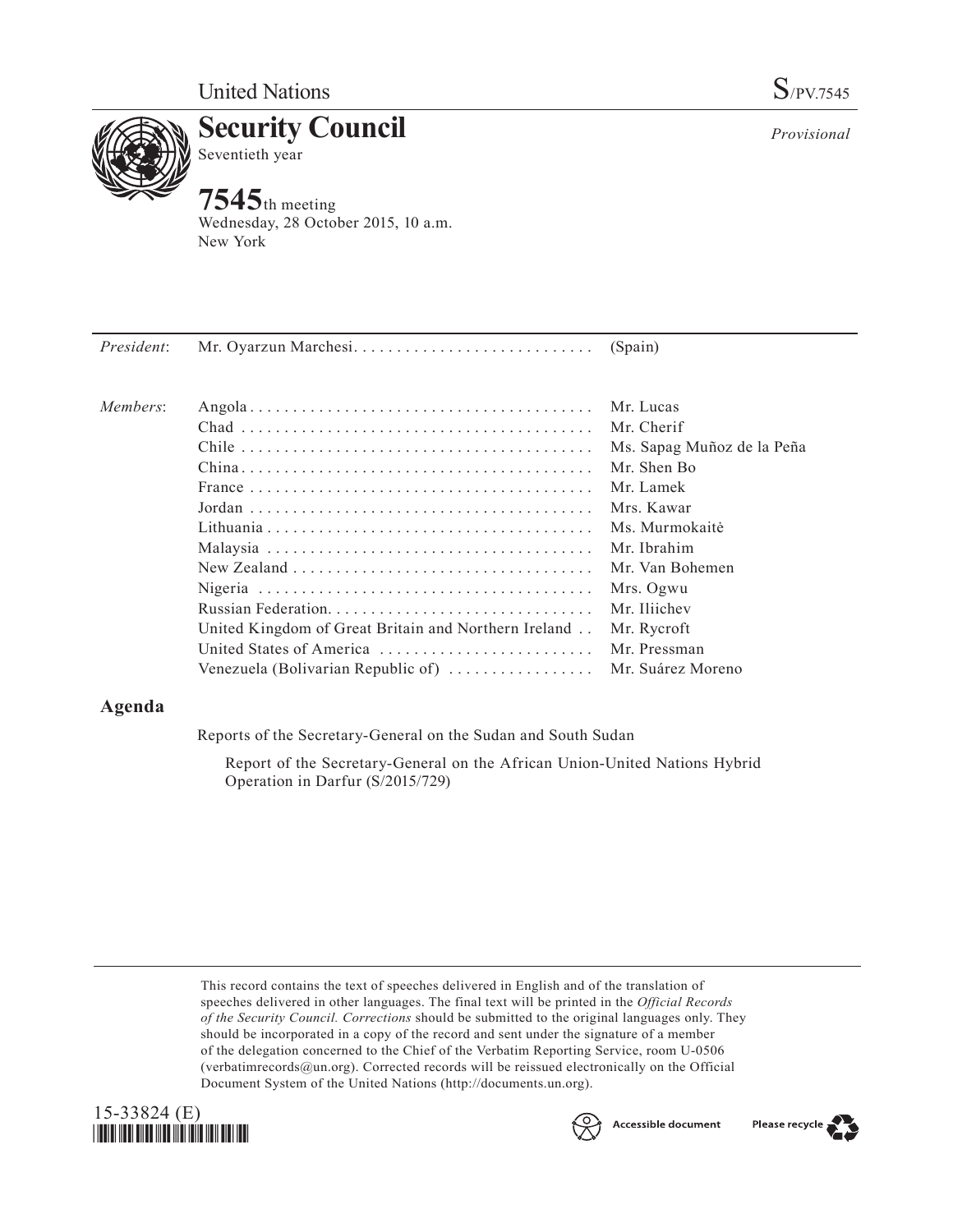*The meeting was called to order at 10.10 a.m.*

#### **Adoption of the agenda**

*The agenda was adopted.*

### **Reports of the Secretary-General on the Sudan and South Sudan**

## **Report of the Secretary-General on the African Union-United Nations Hybrid Operation in Darfur (S/2015/729)**

**The President** (*spoke in Spanish*): In accordance with rule 37 of the Council's provisional rules of procedure, I invite the representative of the Sudan to participate in this meeting.

In accordance with rule 39 of the Council's provisional rules of procedure, I invite Mr. Edmond Mulet, Assistant Secretary-General for Peacekeeping Operations, to participate in this meeting.

The Security Council will now begin its consideration of the item on its agenda.

I wish to draw the attention of Council members to document S/2015/729, which contains the report of the Secretary-General on the African Union-United Nations Hybrid Operation in Darfur.

I now give the floor to Mr. Mulet.

**Mr. Mulet**: I thank you, Mr. President, for this opportunity to brief the Security Council on the situation in Darfur.

The report of the Secretary-General (S/2015/729) of 25 September, which is before the Council, provides an update and analysis of the conflict, the political situation and the operational environment in Darfur, as well as the mandate implementation efforts of the African Union-United Nations Hybrid Operation in Darfur (UNAMID). I will highlight key developments identified in the report and over the past month.

As described in the report, the overall security situation in Darfur remains precarious and unpredictable. From December 2014 to June 2015, the forces of the Government of the Sudan implemented the second phase of the Decisive Summer counter-insurgency operation. achieving considerable gains against the non-signatory armed movements. The operation, which involved a series of violent ground clashes and aerial bombardment, led to over 104,000 newly confirmed displacements, as well as 69,000 unconfirmed cases,

mainly located in the inaccessible East Jebel Marra area. Since June 2015, with the exception of intermittent clashes with the Sudan Liberation Army/Abdul Wahid, which remains in East Jebel Marra, Government forces have maintained an operational pause during the rainy season.

In contrast, there has been no pause in intercommunal fighting, which remains a major source of instability in Darfur and has resulted in approximately one-third of all conflict-related fatalities and 40 per cent of displacement so far this year. These disputes have been further exacerbated by the involvement of local armed groups in counterinsurgency operations against the armed movements, their access to weapons, continued local influence and widespread impunity for their attacks against other tribes and other criminal activities. The Government of the Sudan, particularly at the state level, has attempted to contain the violence through the swift deployment of security forces in hotspots in North, East, South and West Darfur, and the organization of intercommunal mediation conferences for the cessation of hostilities. However, the underlying causes of these conflicts, related to the use and management of resources and impunity of actors involved in the violence, remain unaddressed.

With respect to the negotiations, following earlier announcements to this effect, on 28 September President Al-Bashir issued decrees providing for a two-month cessation of hostilities in Darfur, Southern Kordofan and Blue Nile states, and an unconditional pardon to members of the Sudanese political and armed opposition who decide to participate in the national dialogue process. On 18 October, following a meeting of its leadership in Paris, the Sudan Revolutionary Front declared its own six-month cessation of hostilities in Darfur and the Two Areas in accordance with its road map of 14 September. The road map further provides for the protection of civilians, unhindered humanitarian access and the creation of an environment conducive to peace talks and the national dialogue.

These positive signals, however, did not reduce the evel of distrust between the two sides. On 10 October, President Al-Bashir launched the national dialogue in Khartoum without the participation of the main armed and unarmed opposition groups. In his opening remarks, the President committed to creating an enabling environment for the participation of all citizens in the dialogue and the release of political detainees who have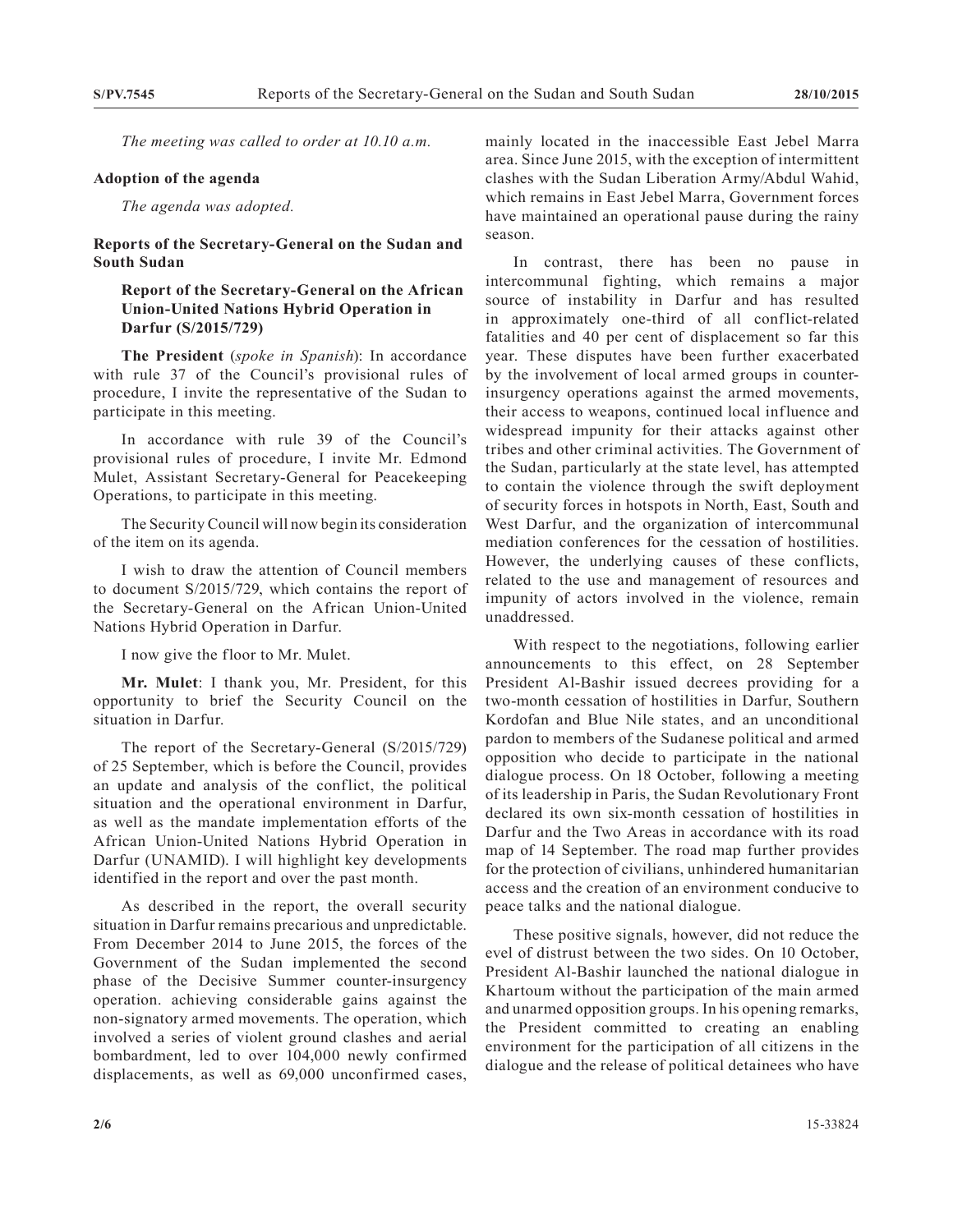not been charged with an offense, and highlighted the Government's readiness to engage in discussions on a permanent ceasefire with the armed movements.

In subsequent statements to the media, the Sudanese political and armed opposition reiterated their boycott of the process in the absence of a conducive environment for a genuine dialogue, as well as their willingness to participate in a pre-dialogue meeting in Addis Ababa under the auspices of the African Union High-Level Implementation Panel (AUHIP). The AUHIP meeting on the national dialogue, followed by cessation of hostilities talks on Darfur and the Two Areas that were initially scheduled for next week, are now expected to take place, respectively, in Addis Ababa from 16 to 17 and from 18 to 19 November.

During the reporting period, UNAMID and humanitarian actors continued to face enormous operational challenges in Darfur. The Government of the Sudan continued to restrict the air and ground movement of UNAMID and humanitarian actors primarily to conflict areas, citing security concerns. Delays and denials by the Government of customs clearances for UNAMID containers, including food rations and visas for staff, have threatened to significantly undermine mandate implementation efforts.

I am relieved to inform the Council that, out of the 190 containers previously blocked in Port Sudan, 52 have been released by the authorities and are being transported to warehouses in Khartoum for further inspections and subsequent transport to the Mission. An additional 52 containers are expected to be cleared and transported to Khartoum this week. The remaining 86 containers are at various stages of the clearance process. In addition, as part of its contingency plan in this context, UNAMID has successfully transported by air locally purchased food items from Khartoum to El Fasher, El Geneina and Nyala. There has been no progress on the issuing of visas since Mr. Ladsous' briefing to the Council two weeks ago.

In addition to these operational constraints, in the past four months an increase in attacks against UNAMID and its personnel has been recorded in Darfur, including the killing of a South African peacekeeper by an armed group north of Mellit, North Darfur, on 27 September. I would like to take this opportunity to reiterate my deepest condolences to his family and to the Government of South Africa.

Despite these considerable obstacles, UNAMID remained steadfast in the implementation of its strategic priorities and addressing key challenges to mandate implementation. In response to the growing levels of intercommunal violence and as part of its strategic priorities, UNAMID supported the mediation of intercommunal conflict through capacity-building and engagement with national and local Government, traditional mediators, tribal and community leaders and the Darfur Regional Authority. In this regard, the Mission also focused its efforts on developing early-warning capacity and other preventive measures with local stakeholders, promoting dialogue between farming and pastoral communities and supporting local institutions to address the root causes of the conflict, in collaboration with the United Nations country team.

In support of the Doha Document for Peace in Darfur, and despite the tensions surrounding the leadership contest among its signatories, UNAMID continued to facilitate the demobilization of former Liberation and Justice Movement and Justice and Equality Movement-Sudan combatants and to support the Darfur Internal Dialogue and Consultations process. After extending the term of the Darfur Regional Authority for an additional year in June, on 19 October, President Al-Bashir announced the holding in April 2016 of a referendum to determine the administrative status of Darfur.

In accordance with resolutions 2173 (2014) and 2228 (2015), UNAMID and the United Nations country team continued their work on developing an operational plan for the gradual and phased transfer of tasks to the latter, outlining which tasks will be conducted jointly or transferred and the requisite budgetary requirements. The initial phases of the process are expected to focus on capacity-building for the sexual and gender-based violence prevention mechanisms, and joint activities in the police, justice and corrections sector.

Regarding the exit strategy, the Deputy Secretary-General, the Deputy Chairperson of the African Union Commission and the Foreign Minister of the Sudan met in the margins of the seventieth session of the General Assembly in New York, on 29 September, to discuss a framework of cooperation regarding the implementation of the UNAMID mandate and the format and exit strategy based on the parameters and benchmarks set by the Security Council and the African Union Peace and Security Council. Trilateral discussions are expected to continue in early November.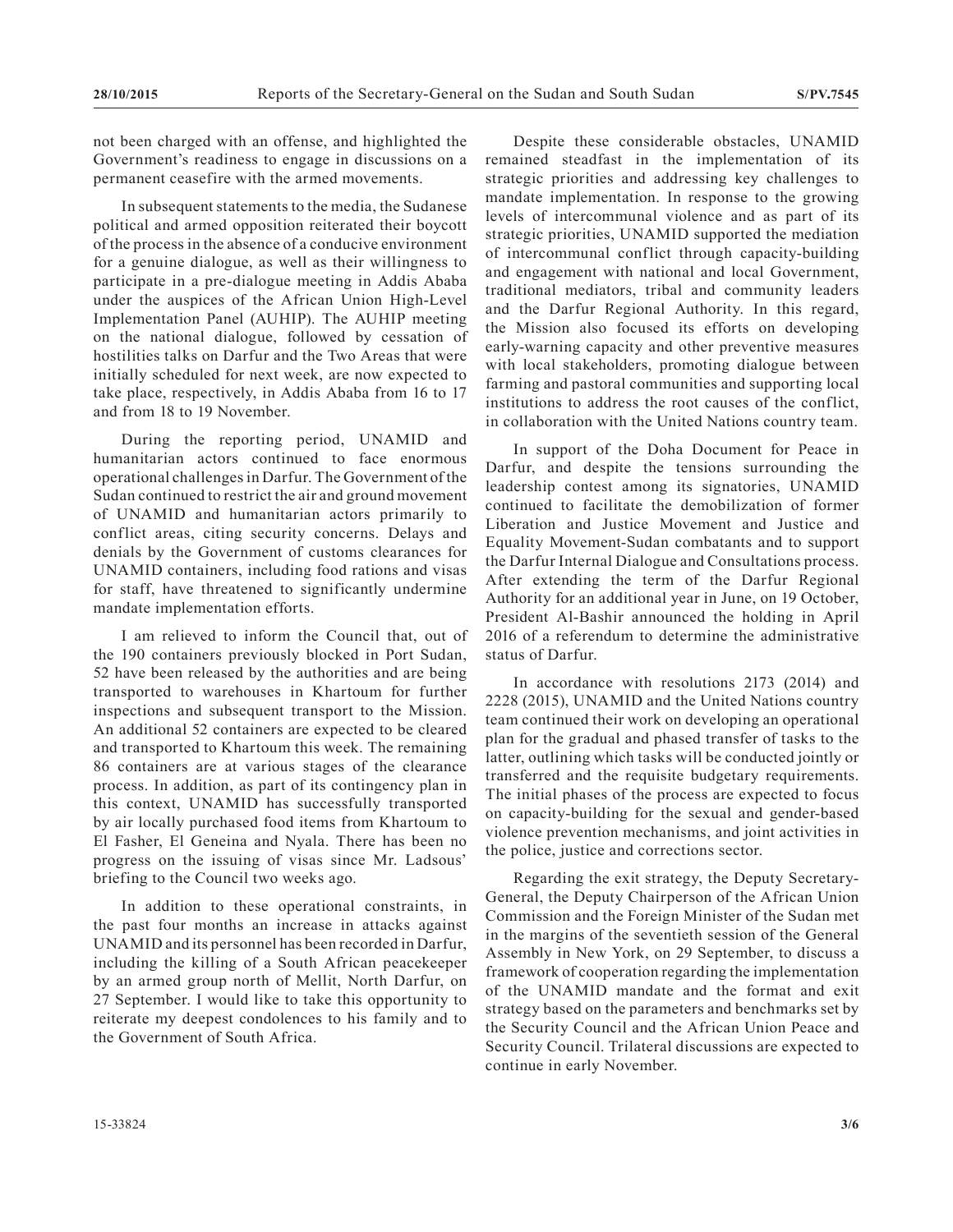I would like to conclude with comments on the overall situation in Darfur and the relationship between UNAMID and the Government of the Sudan. A comprehensive resolution of the Darfur conflict, allowing for the return of the over 2.6 million displaced persons to their places of origin, requires first and foremost a political settlement between the Government and the armed movements. The stated intent of the parties to engage in discussions on the cessation of hostilities, as well as the national dialogue in Addis Ababa, is therefore a commendable step in that direction. It is crucially important that those meetings take place as scheduled and that they create momentum for future comprehensive direct talks on Darfur.

I would like to urge the Government of the Sudan to maintain its current cooperation in ensuring the swift clearance of UNAMID food rations and their delivery to the mission. In order to fully re-establish its collaborative working relationship with the United Nations and the African Union on UNAMID and allow the mission to effectively discharge its mandate, I would furthermore call upon the Government to lift all existing restrictions on the free movement of its personnel and assets, particularly with regard to access to conflict areas and, importantly, the issuance of visas, consistent with the provisions of the UNAMID statusof-forces agreement.

Finally, as Council members are aware, yesterday the Secretary-General and the Chairperson of the African Union Commission announced the appointment of Mr. Martin Uhomoibhi of Nigeria as their new Joint Special Representative for Darfur and Head of UNAMID. On behalf of the Secretary-General, I would like to congratulate Mr. Uhomoibhi on his appointment. I would also like to take this opportunity to thank Mr. Abiodun Oluremi Bashua for his dedication to peace in Darfur and his tireless efforts to deliver on UNAMID's mandate during his tenure as Acting Joint Special Representative over the past year.

**The President** (*spoke in Spanish*): I thank Mr. Mulet for his briefing.

I now give the floor to the representative of the Sudan.

**Mr. Mohamed** (Sudan) (*spoke in Arabic*): On behalf of the Government of the Sudan, and on my own behalf, I would like to express our gratitude to the Secretary-General for his quarterly report (S/2015/729) on the African Union-United Nations Hybrid Operation in Darfur (UNAMID), as well as for his close personal monitoring of the work of the mission, which has included the engagement of the Sudanese Government in the process since the adoption of resolution 1769 (2007). I also thank the Under-Secretary-General for Peacekeeping Operations and all the staff of the Department of Peacekeeping Operations for their good cooperation in achieving our common goals.

I should like to express my condolences to UNAMID and to the friendly Government of South Africa following the death of that country's citizen in Darfur. We face armed groups that are killing the messangers of peace.

We are greatly concerned about references in various parts of the report to the lack of progress towards a peaceful political resolution of the conflict in Darfur, as well as about the Secretary-General's repeated call on both the Government and the armed movements there to immediately and without preconditions resume direct talks. I sincerely hope that no one will seek to be excused from adhering to the 2011 Doha Document for Peace in Darfur as a precondition for participating in the talks. There is no alternative to a negotiated agreement of international nature. Abandoning this would lead nowhere but to a recurring cycle of violence and a return to a protracted conflict situation, which has already been surmounted on the ground in Darfur.

We call upon the members of the Security Council to review the conclusions of the meeting of the Implementation Follow-Up Commission of the Doha Document for Peace in Darfur, which is made up of representatives of the Government of the Sudan, the five permanent members of the Council, neighbouring countries and international partners for peace. The Commission meets twice a year with a view to eliminating obstacles that could hinder progress in implementing the agreement. Granting this international Commission due relevance and support would ensure the elimination of all the obstacles to implementation. Moreover, the establishment of such a mechanism was a landmark event in the history of the peaceful settlement of disputes in the world.

The Sudan is currently in the process of an inclusive national dialogue, as called for and launched on the basis of an initiative of the President of our country. The dialogue includes armed movements and groups that have resorted to violence as a means to achieve political aims in Darfur. The initiative aims at exploring the prospective configuration of a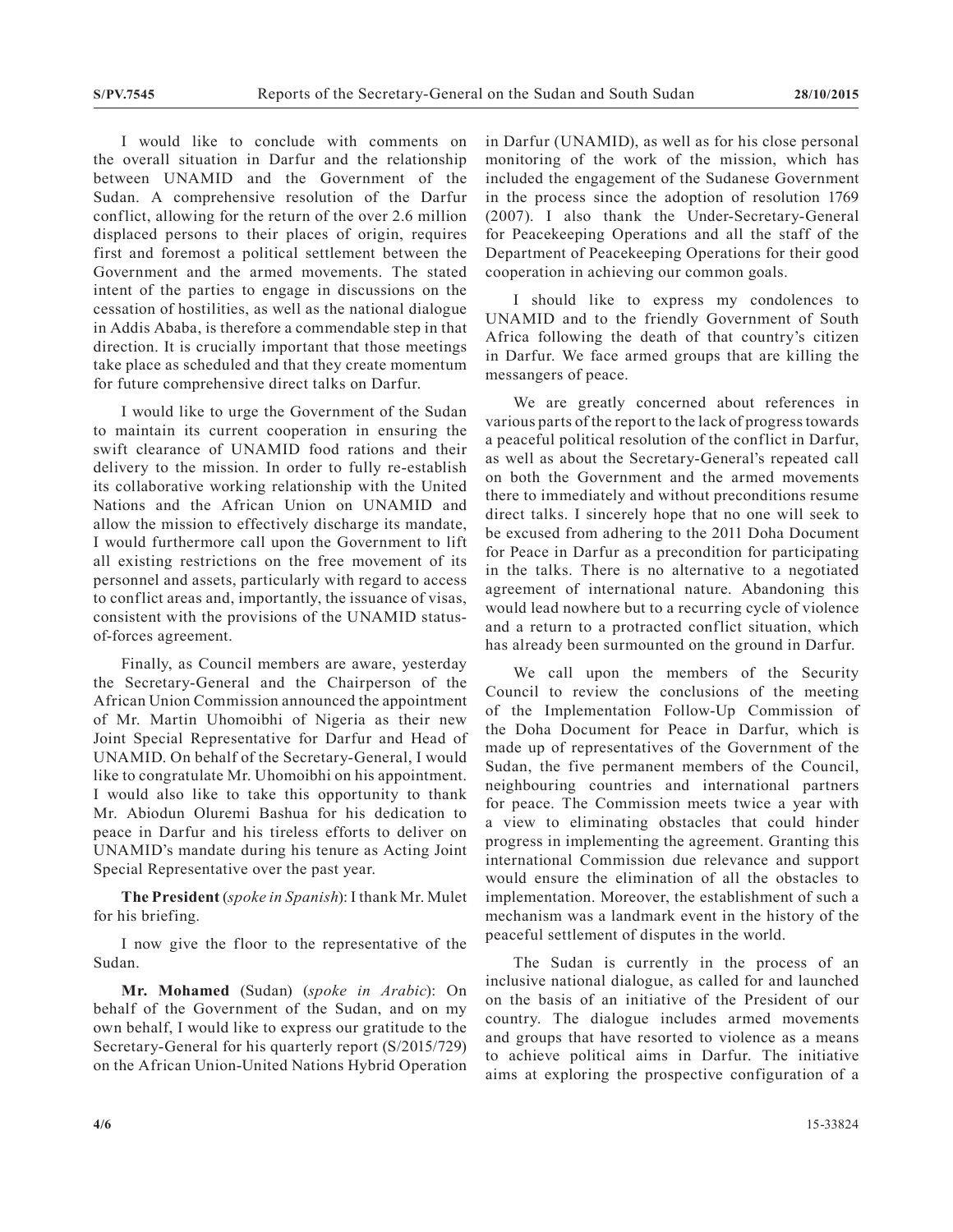future political environment in the Sudan by building consensus on the drafting of a permanent constitution to replace the provisional Constitution of 2005, which is credited for time-bound achievements in implementing the principle of self-determination and conducting the referendum that led to the creation of the State of South Sudan.

Presidential and parliamentary elections took place in April throughout the country, including the five states of Darfur. The successful holding of violence-free elections in the context of an internal conflict provides indisputable proof of a return to normalcy in the conflict area. In that regard, I would like to note that the holding of elections in a zone of conflict anywhere in the world is indicative of the prevalence of postconflict measures. I hope that the Council will take that into account.

What I have just mentioned does not mean that the states of Darfur are free of violence. However, incidents of violence in Darfur are not indicative of the existence of an internal conflict commensurate with the definition of such under international law, in particular the one set out in the 1997 annex II to the the four Geneva Conventions of 1949. That is also true with regard to the political narrative depicting the security situation and the real state of events on the ground in Darfur.

I should also like to refer to paragraphs 16, 25 and 27 of the report of the Secretary-General, which indicate that incidents of crime, including theft, armed robbery, carjacking and other crimes, are all being committed by individual outlaws.

The facts of the situation we have described unequivocally point to a transition from a conflictmanagement situation to a conflict-ending situation having occurred. What is required now is commitment to development efforts and to mitigate the devastating effects of desertification and environmental degradation in Darfur. That requries the fulfilment of the financial commitments made for development by the international community, in line with the parameters set out in the Doha Document for Peace in Darfur.

We are deeply concerned about the incidents involving attacks on UNAMID patrols by individuals or groups of individuals. They are robbing and looting and, while their numbers and weapons are inferior to those of UNAMID, they have met with little to no resistance. Seen in the context of carrying out its duty to protect civilians and their right to self-defence, those incidents justify the growing concerns regarding the relevance and efficiency of UNAMID.

We regret that we have to scrutinize the statistics with regard to certain areas in the report. For example, the report has removed those statistics from their appropriate contexts, such as in the case of the accusations levied against the Sudanese Government, which has allegedly refused to issue visas to UNAMID staff. Likewise, the number of displaced persons is inaccurate. That statistic does not take into account, for example, inter-tribal clashes, which are usually followed by immediate measures taken by State authorities to contain those hostilities. That is done with the help of the long-standing and traditional magistrate-mediated system, by creating buffer zones between the belligerent parties, which consequently results in the return of displaced persons to their villages and towns. Those numbers are not reflected in the report.

Furthermore, there is the phenomenon of what we might call temporary displacement. That involves farmers who are attracted by the material conditions offered in the internally displaced persons camps, who usually return to their villages of their own accord to cultivate the surrounding land during the rainy season and afterwards return once again to the camps. That kind of temporary displacement was not fully taken into account when the statistics were tabulated. We would like to draw the Council's attention to the statistics cited by the Darfur Regional Authority, established under the Doha Document for Peace in Darfur. They are in complete contradiction with the numbers contained in the report.

Controversy has erupted here at the United Nations during the past two weeks with regard to two episodes mentioned in the report under consideration. The first has to do with the withholding of visas for UNAMID staff members. We would like to refer the Council to a bulletin of the Office for Coordination of Humanitarian Affairs (OCHA) issued in Khartoum in May. It states that positive responses to requests for visas and travel permissions varied — and I emphasize this — between 86 per cent and 96 per cent. That statistic comes from OCHA. The arbitrary numbers mentioned in the report concerning the issuing of visas and the way that they are taken out of general context are meant, in our opinion, to level accusations against the Government in order to deem it non-cooperative, and therefore stall the peacekeeping operation.